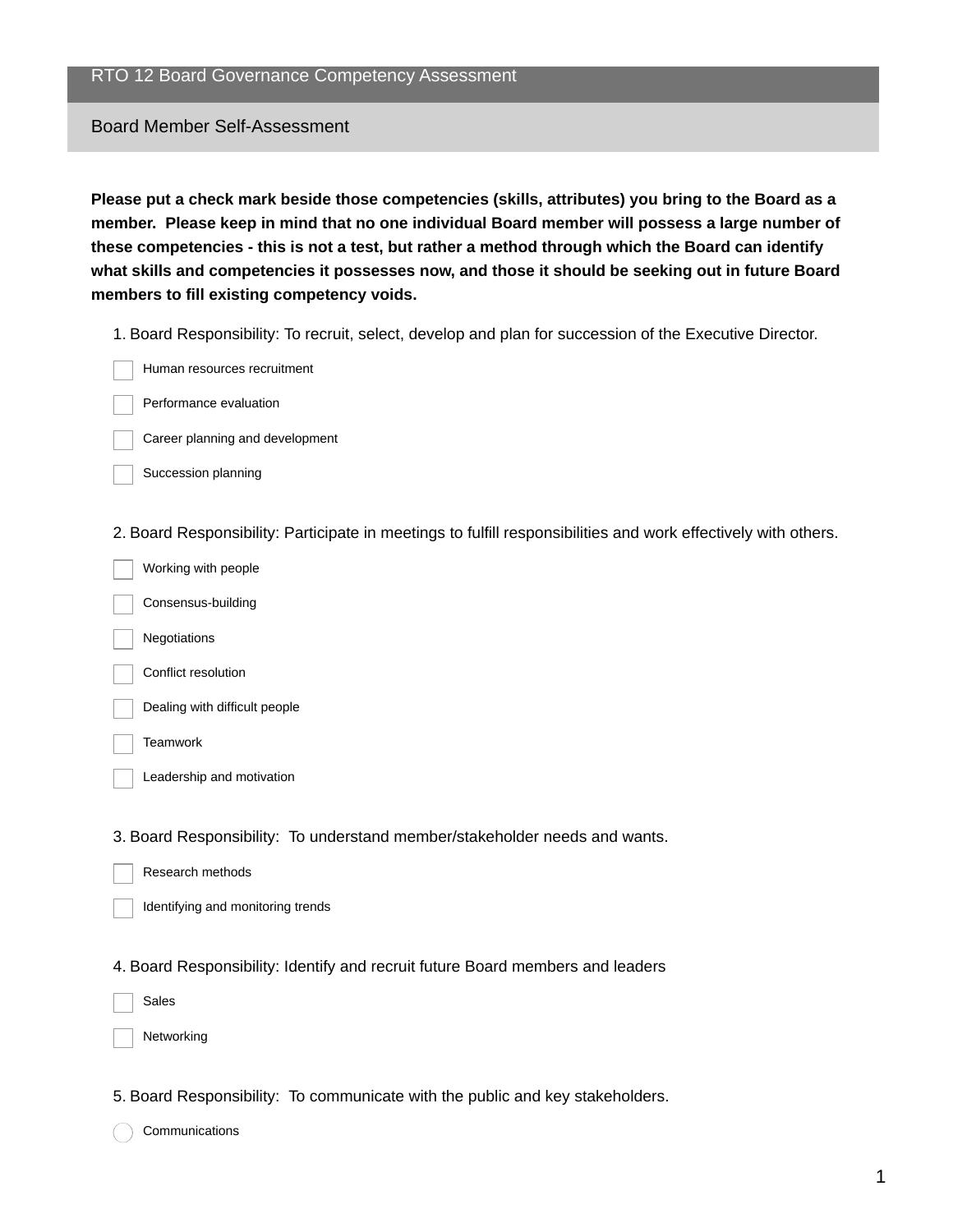6. Board Responsibility: To develop and monitor policies for the organization including policies to support legal and ethical integrity, accountability, business decisions, human resources management, communciations, finance, board operations, board-staff relations, and board orientation and development.

| Policy development                               | Ethical conduct and conflicts of interest |
|--------------------------------------------------|-------------------------------------------|
| Policy monitoring                                | Financial analysis                        |
| Legal and fiduciary obligations of Board members | Business analysis                         |

7. Board Responsibility: To ensure assets of the organization are protected.

|  | Risk management |
|--|-----------------|
|--|-----------------|

8. Board Responsibility: Understand technological tools required to work effectively and efficiently.

Technology

9. Board Responsibility: Determine and understand the organization's vision, mission, values and goals.

Strategic thinking

Strategic planning

Priority setting

Problem solving

Performance measurement

10. Board Responsibility: Ensure development of an operational plan in support of strategic direction.

Decision making

Systems thinking

Operational (or business) plans and budgets

11. Board Responsibility: To manage risk of the organization's resources.

Risk management

Insurance

12. Board Responsibility: Be comfortable with change as required to achieve intended strategic direction.

Comfortable with change

Change initiator